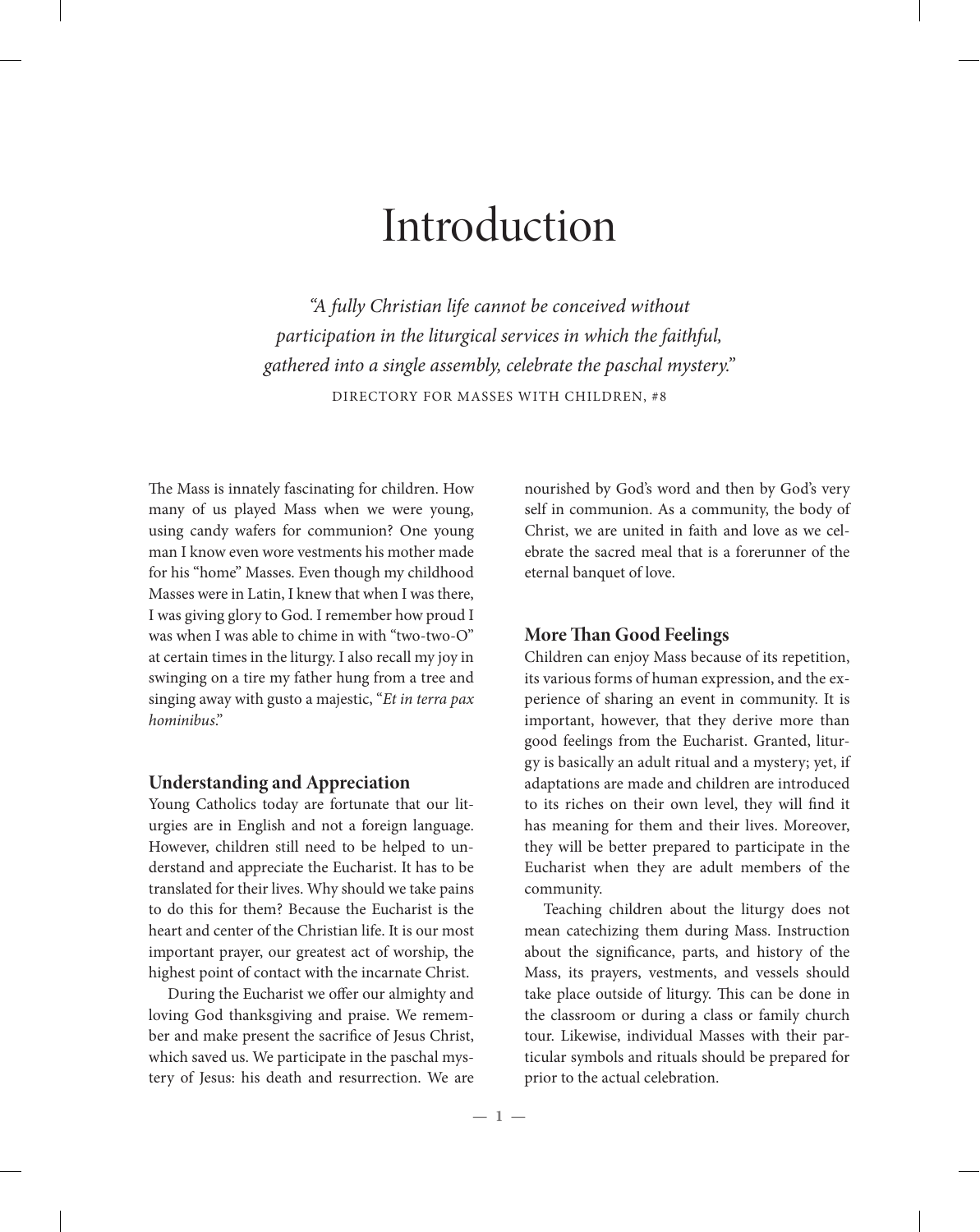## **Liturgy Teaches**

The liturgy is its own teacher; it needs no other. Participating in it can teach children in the way they learn best: through their senses and actions. The experience of a good liturgy can have a powerful impact on children, just as it does for adults. A woman even told me that she began inquiring about the Catholic faith because of a Catholic funeral she attended. She said she was drawn to share the faith, hope, and love of the community that she witnessed worshiping at the Mass.

Of course, one of the most effective ways to teach children about liturgy is through example. I once saw a father at Mass with his daughter, who was about four years old. He stood her on the railing of the pew in front of him so that she leaned against him. When it was time to cross himself before the gospel, he crossed her forehead, lips, and heart. That child was learning worship rituals from her parent, who is her primary teacher in the eyes of the Church.

Recently I saw a young boy returning from communion behind his grandfather. Both had a rosary in their hands. They were even on the same decade. I'm not advocating praying the rosary during Mass, but the example illustrates the influence of adult models on children.

I highly recommend having adults participate in school Masses. Invite parents, grandparents, school staff members, and other significant adults to the children's liturgies, and encourage them to take active roles. Ask the school librarian to do the reading, a parent to read the Universal Prayer (Prayer of the Faithful), the custodian to take up the gifts, and the school secretary to be an extraordinary minister of the Eucharist.

Older children can serve as role models for the younger children. Pair the children in the lower grades with children in the upper grades, and have them sit together at Mass. This also motivates the older children to behave better.

#### **Lively Celebrations**

Sadly, all too often children are subjected to dry, unfathomable liturgies. Not only is the celebration over their heads, but it doesn't resemble a celebration at all. No wonder they are bored. No wonder they don't care to go to Mass. With a little creativity and effort, Masses can be more appealing to children. We can involve them in the preparation and as active participants. We can use symbols, actions, and words that speak to their hearts.

What liturgies stand out in your mind? Probably those that were a little different. I recall a Mass where I was the only member of the congregation. Each time the priest prayed "you," he looked at me and nodded. Imagine the impact of the words, "This is my body which will be given up for you." Another Mass that is particularly memorable for me was a celebration at SS. Paul and Augustine Parish in Washington. The music and singing of this predominantly Black community sent my heart soaring.

At another parish Mass on the feast of the Holy Family, we each drew a Scripture verse from a basket. Mine was tailor-made for my family situation at that time. By providing weekday Masses for children that are just a little different, we can make the experience of liturgy more interesting. By exercising creativity and ingenuity and by allowing the children to exercise theirs, we can bring about liturgical experiences that make a lasting impression.

Our aim, of course, is not to make every Mass extraordinary. That will not prepare children for the liturgies they will experience as adults. Most of children's Masses should be recognizable as the rituals that are the tradition and heritage of our Church. For example, certain responses should stay the same. But something special every now and then in the children's liturgies will make them more meaningful.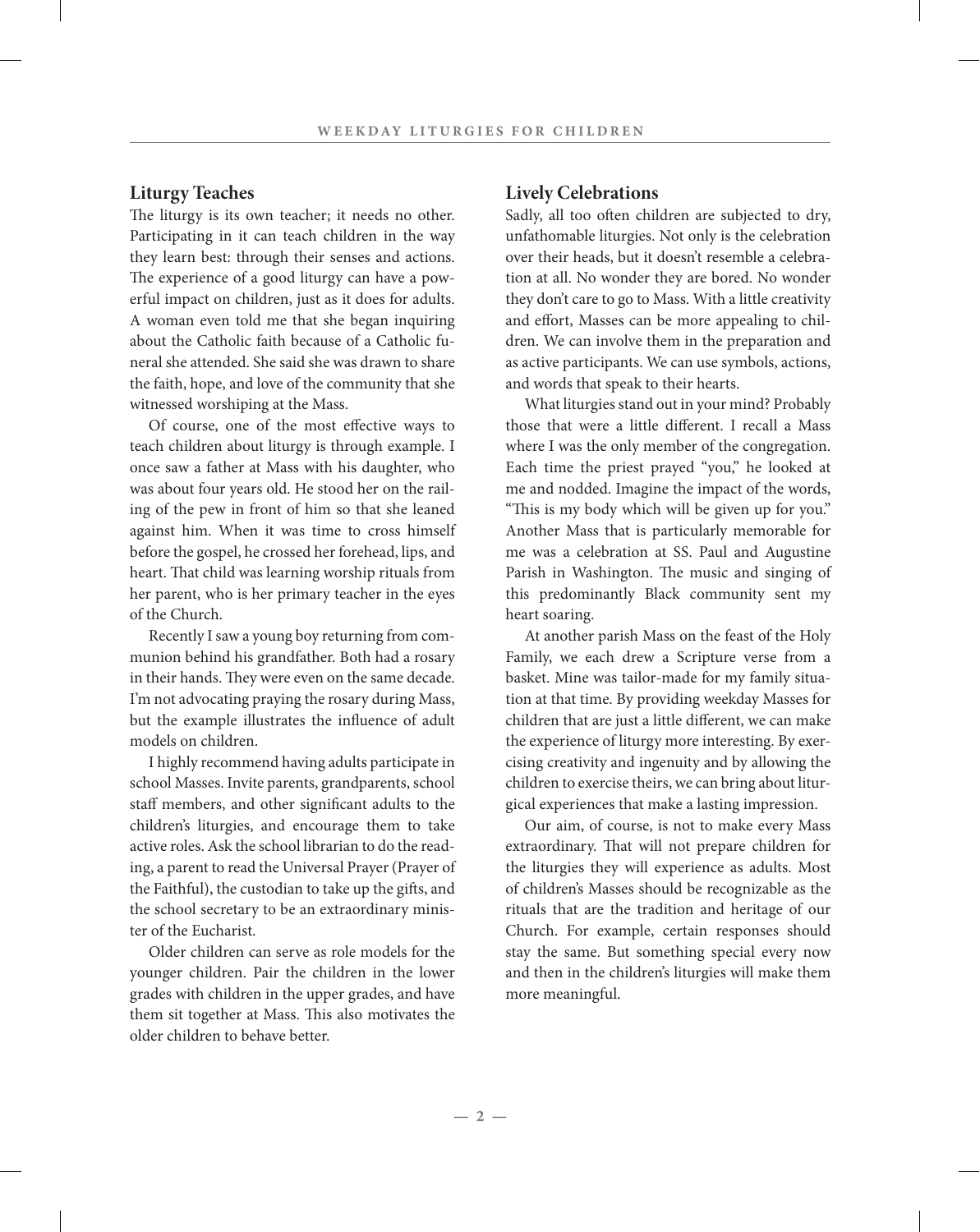#### **What's in This Book**

The first part of this book gives general suggestions for how to vary liturgies. The second and major part contains ideas for weekday Masses based on the readings in the *Lectionary for Masses with Children*. This lectionary is no longer in print. If you do not have one available, you will still find this book helpful. The Scripture references are provided for the readings on which each plan is based. This enables you to use them and the suggestions related to them for a Mass. On the other hand, if you prefer to stay with the readings given in the adult lectionary, you will find all of the readings used in this book listed in the back. Planners and homilists can easily see if the day's readings given in the adult lectionary are included in this book.

It's helpful to know that the 1973 *Directory for Masses with Children* states: "If all the readings assigned to the day seem to be unsuited to the capacity of the children, it is permissible to choose readings or a reading either from the Lectionary of the Roman Missal or directly from the Bible, but taking into account the liturgical seasons" (43).

Plans for the Masses comprise an introduction, universal prayer, special features to appeal to the children, suggested songs, and ideas for homilies. Not every priest has the ability to speak to children. The presider may be unable to express thoughts in the simple language of children and be unfamiliar with stories and examples that are geared to them. As a result, he may be uncomfortable and ineffective in addressing children. In this case, the *Directory for Masses with Children* allows the presider to permit another adult participating in the Mass to speak to the children after the gospel reading (DMC, 24). The suggested stories, illustrations, and themes provided here will facilitate this ministry for the presider or the person he designates to speak to the children.

The ideas in this book can also be incorporated into paraliturgical celebrations in classrooms and homes. These celebrations usually include readings, prayers, rituals, and songs and are similar to

our eucharistic celebration. Thus they help foster children's understanding of liturgy.

Suggestions are also given for the proper of saints for the entire year, not only the school months, so that this book is a resource for teachers of vacation Bible schools and other summer religion programs.

#### **Who It's For**

This book is for catechists, DREs, priests, ministers of the liturgy, and anyone else responsible for planning liturgies for children. Many of the ideas draw on the imagination and talents of the participants. Sometimes a minor change will color the whole liturgy for children, just as a small adjustment in a kaleidoscope changes the whole scene.

To those so in awe of the liturgy that they hesitate to make such adjustments, I quote what Aidan Kavanagh warned in his book *Elements of Rite: A Handbook of Liturgical Style*: "To be consumed with worry over making liturgical mistakes is the greatest mistake of all. Reverence is a virtue, not a neurosis, and God can take care of Himself."

By making Masses meaningful to young hearts and minds, we enable children to be more open to their power and lead them to love and prize the Eucharist. Most important, we comply with the request of Jesus, "Let the children come to me" (Luke 18:16).

#### **General Guidelines**

Over the years many people have asked for a resource that they could use for children's liturgies, and this book is a response to that plea. The titles, numbers, and page numbers referred to in this book correlate with the readings in the Liturgical Press edition of the *Lectionary for Masses with Children* (Weekdays). If you do not have this lectionary, ignore these references.

The order of readings in the lectionary and also in this book is as follows: